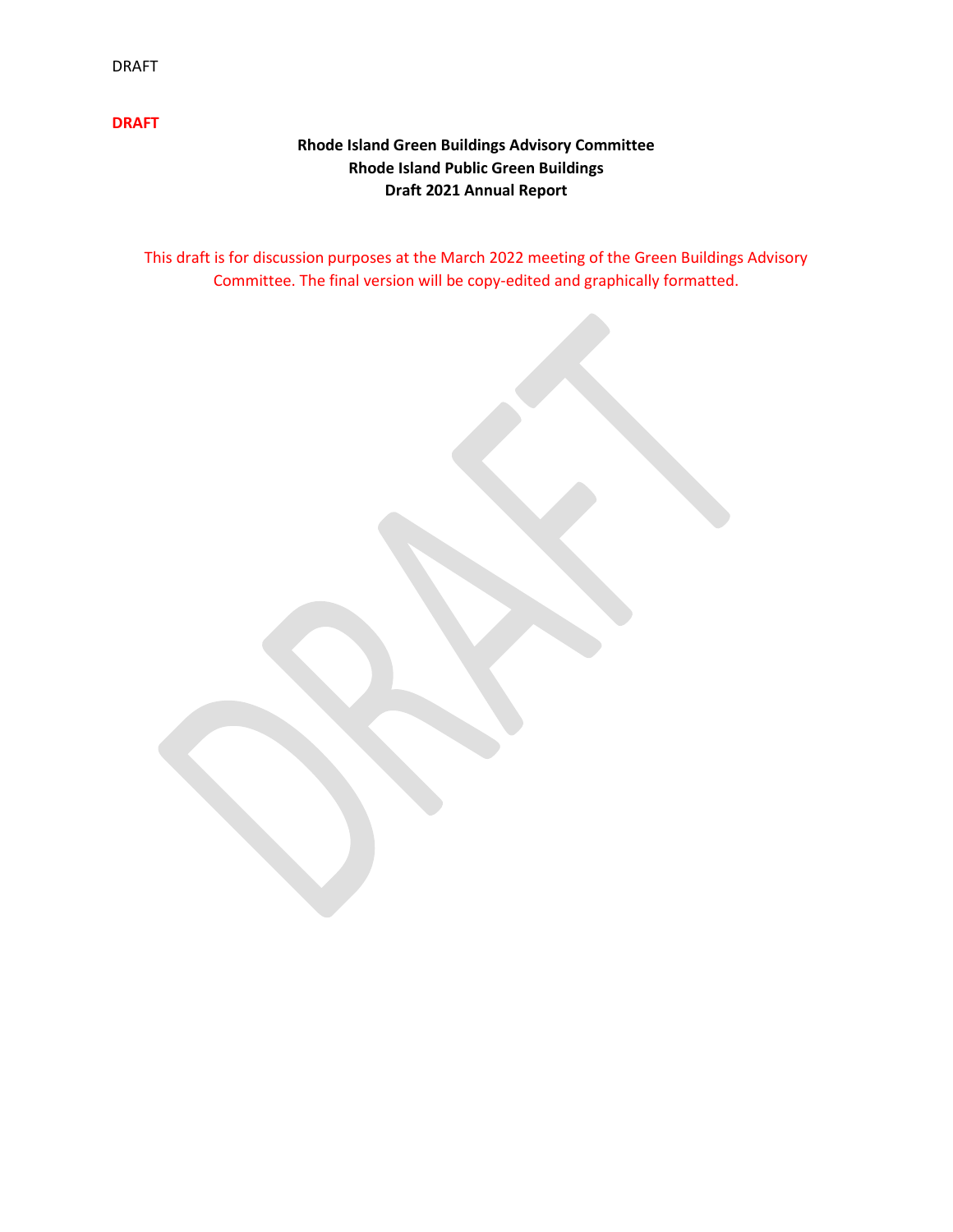**Introductory Letter (Forthcoming)**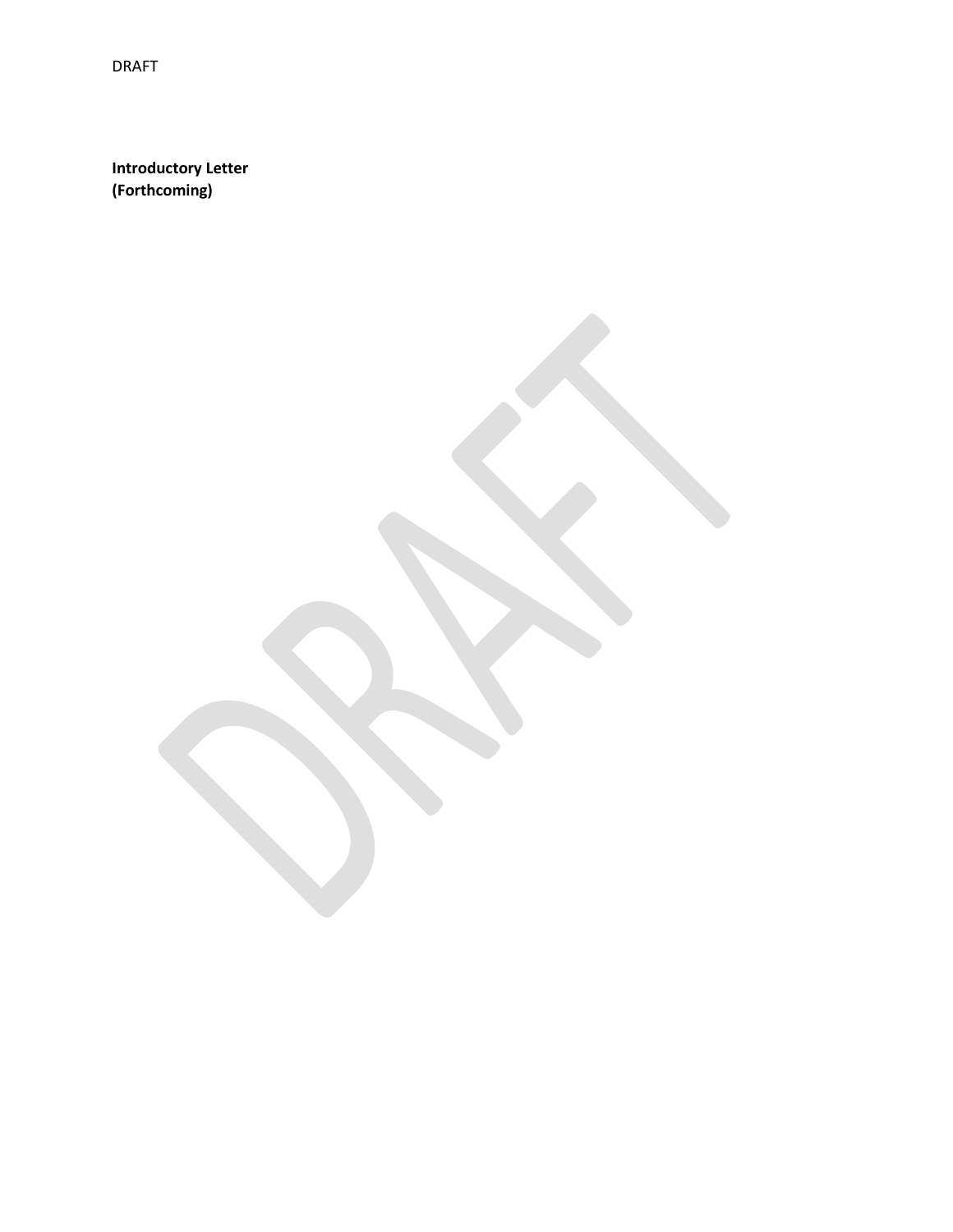## **Section 1 – Overview**

Executive Summary of GBA Impacts and Infographic (Forthcoming)

### **Rhode Island Green Buildings Act**

On November 9, 2009, the Green Buildings Act (RIGL §37-24) was signed into law. The Act requires that all new construction projects over 5,000 gross square feet, and all renovation projects over 10,000 gross square feet, constructed by a public agency be designed and constructed to LEED Certified or an equivalent high-performance green building standard.

In November 2017, the Act was amended to include a pilot phase for using LEED for Neighborhood Development and SITES— two certification systems that apply sustainability and resilience measures to project landscapes. This pilot phase was expected to last through December 31, 2020, or for up to four (4) pilot projects, whichever came first. Once the pilot phase was complete, any projects that utilized LEED for Neighborhood Development and/or SITES would be evaluated to help determine if the Act should permanently require the use of these site-focused standards.

## **About the Green Buildings Advisory Committee**

The Green Buildings Act also created the Green Buildings Advisory Committee (GBAC) – a group that provides advice on implementing the Green Buildings Act to the Department of Administration and the Building Code Commission.

Responsibilities of the Green Buildings Advisory Committee

- 1. Making recommendations regarding education and training processes and ongoing evaluations to the Department of Administration and the Building Code Commission regarding the Green Buildings Act
- 2. Providing advice and counsel to the Building Code Commissioner in determining if a project is qualified for an exception from the Act's green building standards
- 3. Providing advice and counsel to the Building Code Commissioner and Department of Administration when determining equivalencies between standards

### **Committee Membership**

### **To be updated if new appointments are made.**

James Cambio Commissioner RI Building Code Commission

Dr. Carrie Gill, Chair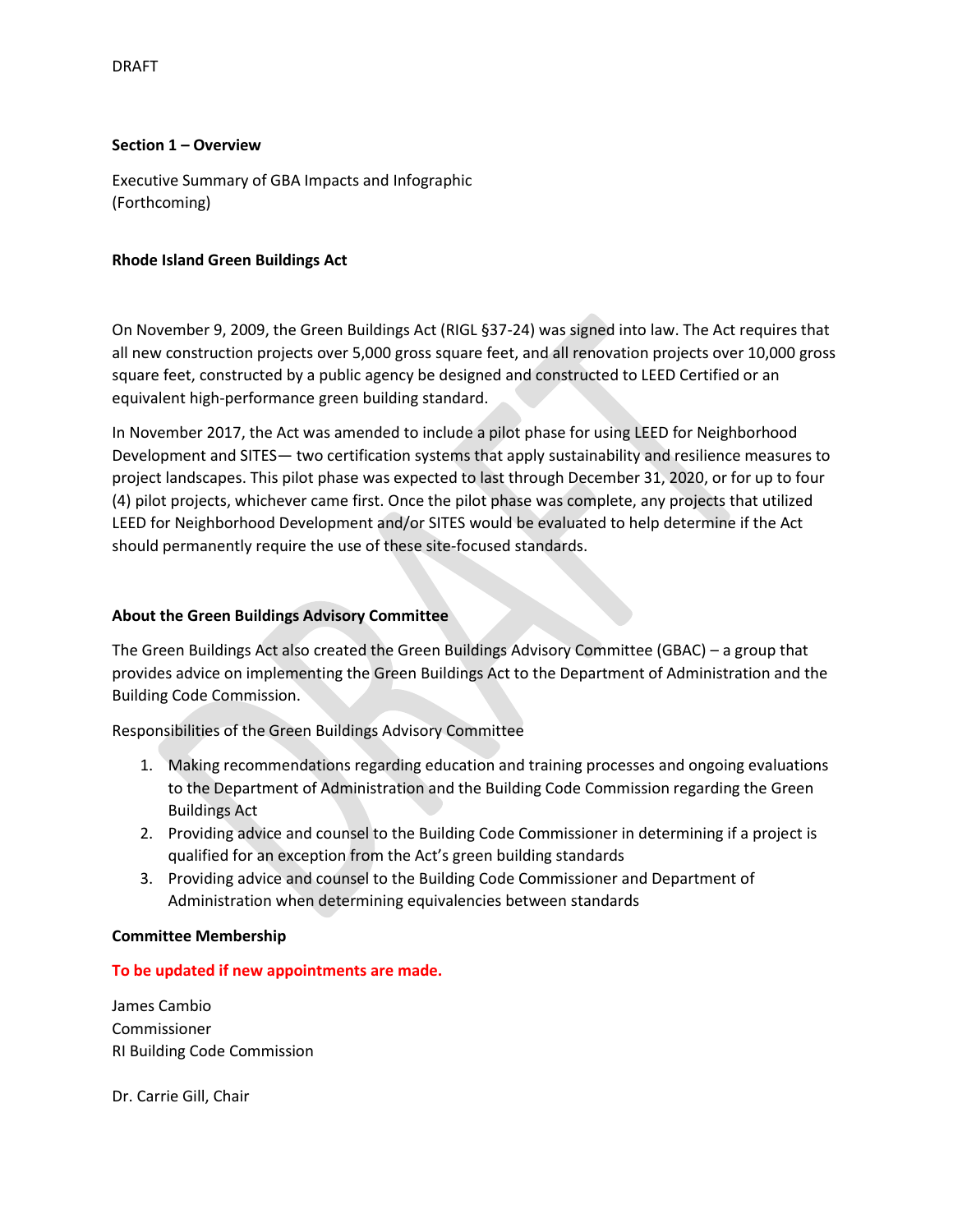Chief Economic and Policy Analyst RI Office of Energy Resources

Stephen Turner President Stephen Turner Inc. *Representing the Building Commissioning Industry*

Christopher Armstrong Director of Building Envelope Science PACE Representatives, Inc. *Representing the Building Design Industry*

Dr. Joseph da Silva School Construction Coordinator RI Department of Elementary & Secondary Education

Mark Winslow Environmental Solutions Executive Gilbane Building Company *Representing the Construction Industry*

We would also like to thank former members of the GBAC, including Kevin Rose, Ann Battersby, and Stephen Hughes for their service to the Committee. Their valuable insights and support have strengthened the GBAC for years and we are grateful for the time that they have dedicated to this effort.

### **Policy Recommendations**

RIGL §37-24-5 requires that the Green Buildings Advisory Committee (GBAC) publish an annual report of findings that includes recommended changes in policy. In 2022, the GBAC will be completing a study to help strengthen the Green Buildings Act and the Green Buildings Advisory Committee. By completing a thorough study, the Green Buildings Advisory Committee will have data to support new policies in the future. This study will evaluate both new and previous policy recommendations including, but not limited to the following topics:

- Identify best practices for implementing green building standards in other states. Best practices may be specific to public buildings or may extend to private buildings.
- Assess awareness of the Green Buildings Act in Rhode Island.
- Estimate the costs and benefits of the Act, including but not limited to upfront costs, operational savings, environmental impacts, economic development impacts, job impacts, and occupant impacts, as well as who incurs these costs and benefits.
- Recommend ways in which we may amend the Green Buildings Act, including but not limited to application of the Act and green performance standards.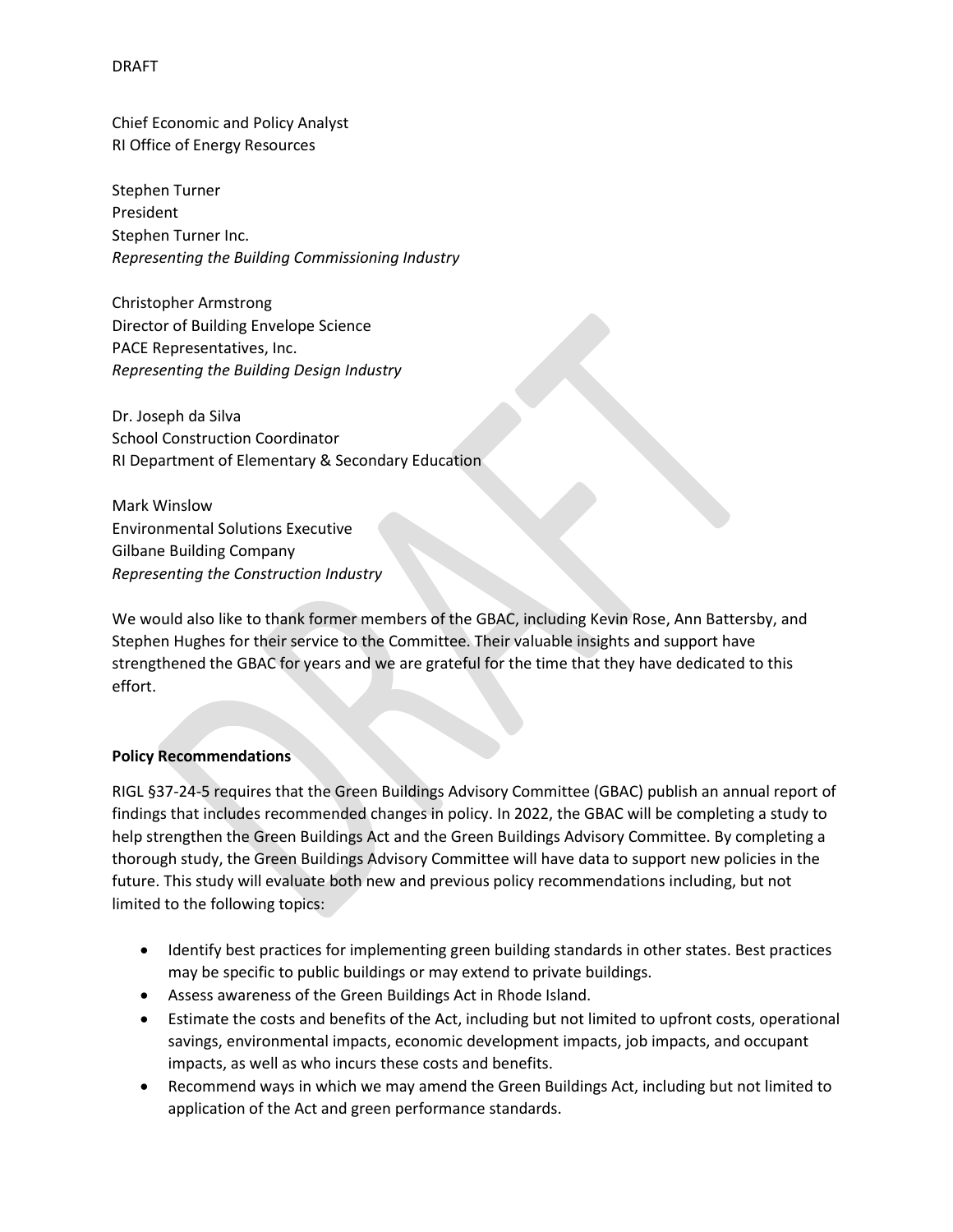### **Section 2 - Compliance**

## **Rhode Island Public Schools Compliance**

Rhode Island public schools must be built to a green school standard – the Northeast Collaborative for High Performance Schools (NE-CHPS). Rhode Island's Department of Education (RIDE) and the School Building Authority (SBA) ensure compliance with this standard by incorporating NE-CHPS into their school construction and renovation funding requirements. All financial awards over \$500,000 from the Housing Aid Program must use NE-CHPS and must pass a construction plan review by state government officials.

## **School Green Construction – Nationally Recognized**

The national Green Ribbon Schools program recognizes and awards schools that are leaders in three categories: 1) reducing environmental impact and costs, including waste, water, energy use and alternative transportation; 2) improving the health and wellness of students and staff; and 3) providing effective sustainability education. Awards are presented by the U.S. Department of Education.

Each year, the School Business Authority draws from a list of Rhode Island schools that have complied with the Green Buildings Act for their annual award nominations. Since 2012, 15 Rhode Island schools and colleges have successfully achieved Green Ribbon status. Such achievement has been made possible by the energy efficient and sustainable construction requirements of Housing Aid funding and the integration of green school features into educational curricula.

### **Benefits for Students**

### **High-performance schools are healthy schools**

With an average age of 56 years, Rhode Island school buildings present ample opportunities for cost-effective energy investments that can improve air quality, ventilation, lighting, and acoustics.

### **Improve air quality**

Good air quality is critical for health. Poor air quality can induce asthma attacks, increase absenteeism due to illness, and provide an uncomfortable environment for people with preexisting respiratory conditions.

Improving indoor air quality can help keep students, teachers, and staff healthy and safe.

### **Reduce absenteeism**

Healthy students are able to attend more days of school. Asthma is a leading cause of absenteeism among students, accounting for 13.8 million missed school days per year nationwide.

### **Healthy students learn better**

More days in school can improve education outcomes.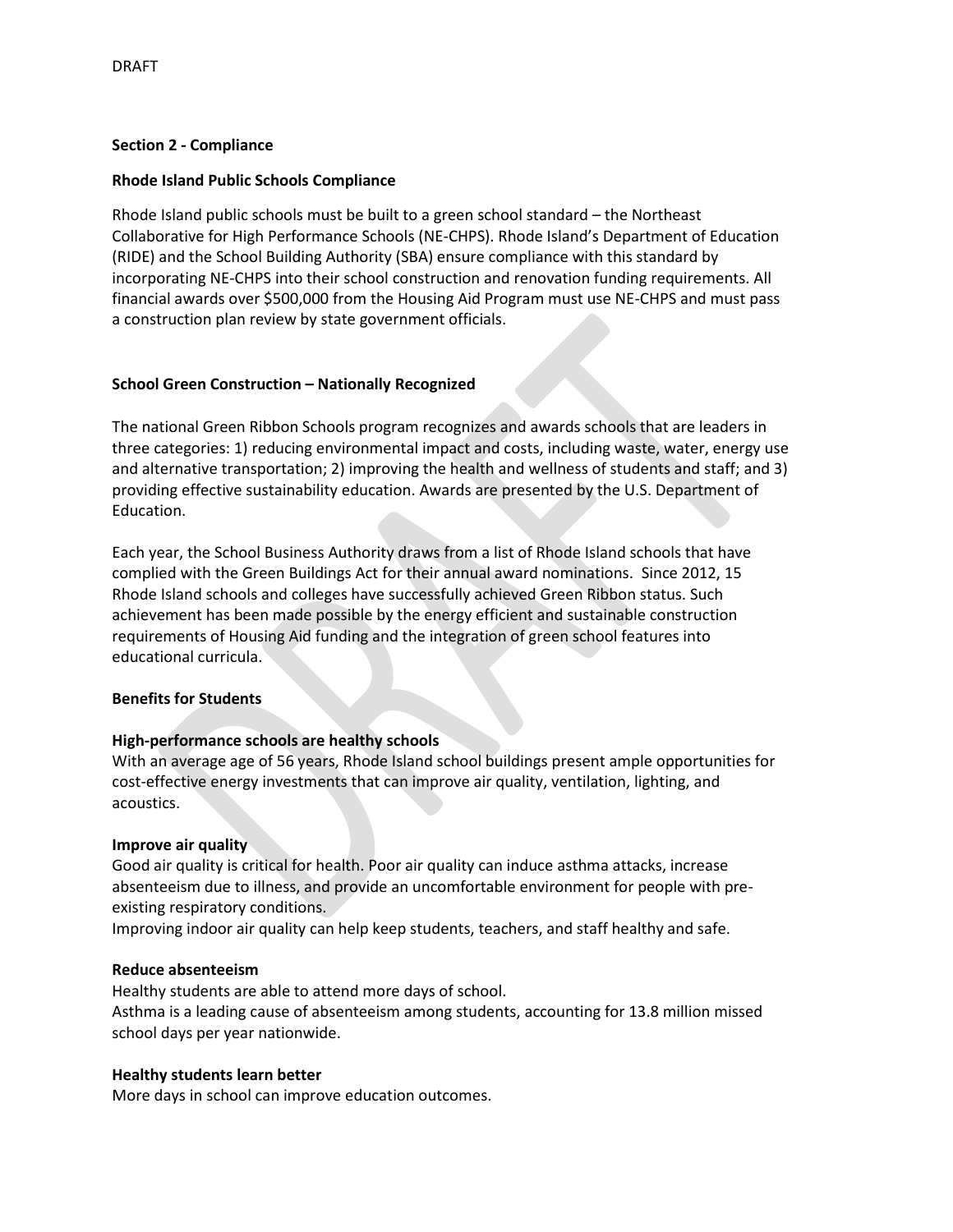Better indoor air quality, lighting, and acoustics make the classroom more comfortable and an easier place to learn.

#### **2021 Achievements**

In 2021, two Rhode Island schools were selected as awardees of the Green Ribbon Schools designation. Barrington Middle School and Portsmouth School district achieved this distinction for their efforts to save energy, reduce costs, feature environmentally sustainable learning spaces, protect health, foster wellness, and offer environmental education to boost academic achievement and community engagement. In addition, the Rhode Island School Building Authority's leadership received the 2021 U.S. Department of Education Green Ribbon Schools Director's Award for their exemplary efforts to administer the Green Ribbon Schools program in the state of Rhode Island.

School Data (Forthcoming)

#### **State Government, College, and University Compliance**

State Data (Forthcoming)

#### **Municipal Government Compliance**

Local governments throughout Rhode Island are expected to, and have been, making a good faith effort to comply with the Green Buildings Act.

The Green Buildings Advisory Committee will continue to support municipal governments with education and resources about the Green Buildings Act and its compliance paths. The goal is to fully integrate the Green Buildings Act requirements into the design and construction processes of all 39 local governments throughout Rhode Island.

Municipal Data (Forthcoming)

#### **Section 3 - Recommendations**

#### **Data Sources and Constraints**

The data in this report was provided by public entities throughout the state through an online survey. The GBAC received 49 responses to the survey out of approximately 120 inquiries, for an overall response rate of 40 percent. Higher education institutions had a 100 percent survey response rate, K-12 schools had an approximate response rate of 46 percent, and municipalities had a response rate of approximately 31 percent.

The GBAC will continue to improve the data collection and tracking of green building construction and renovations. Through the study planned for 2022, the Committee will identify best practices from other states for future adoption in Rhode Island. The goal is to establish a system or process that allows the